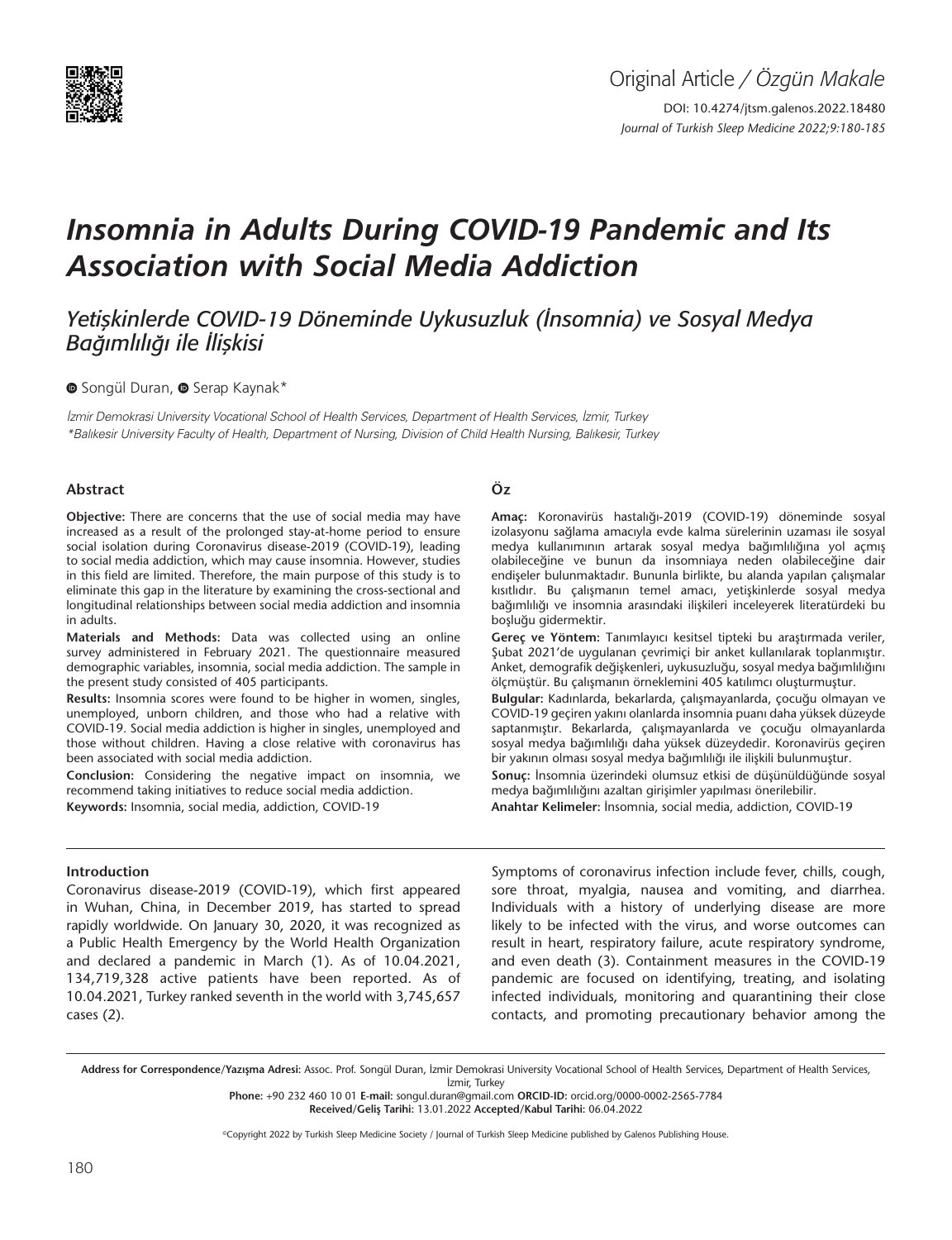general population (4). Compulsory lockdown, school closures, and limitations on social venues working hours are among the important measures taken.

Prolonged lockdowns stay shifted the focus of life from social activities to indoor activities, and more sedentary behaviors occurred, for example, internet and social media use (5). Since the time to stay at home increases due to precautions against COVID-19 individuals has more free time than their routine lives, it is thought that individuals will start to spend more time on social media. When using leisure time activities positively, it contributes to the individual, and when used incorrectly, it can cause a decrease in the quality of life of the individual (6). Another reason for the increase in internet and social media use is that individuals want to receive information about COVID-19 (5). Social media addiction can lead to various psychological, physical, and social problems (7). It has been reported that social media addiction can impair sleep quality (8), and insomnia is associated with social media addiction (9).

However, actions such as isolation, physical distance, and quarantine have been reported to cause increased fear, stress, and anxiety among individuals worldwide (10). The direct lifethreatening nature of the disease, with a significant number of confirmed cases, has been reported to cause infection anxiety and subsequent sleep problems in the general population (5,11). During the pandemic, many people fear and worry about their own or their loved ones' health, and may have difficulty concentrating and sleeping, due to the potential risk of exposure to COVID-19 infection. (12). Insomnia is the most common sleep disorder characterized by difficulty falling asleep, sleep deprivation, or very early awakening accompanied by daytime disorders/sleepiness (13). In a study conducted in Poland, it was reported that insomnia increased during the compulsory lockdown during the COVID-19 pandemic (14). A study in Italy found a 42.2% insomnia rate in the general population during the COVID-19 pandemic (15). Given the high rates of acute insomnia associated with the pandemic and evidence that acute insomnia often translates into chronic insomnia, it is also seen that public health interventions are necessary regarding this issue (16).

Based on all these data, this study aims to determine the level of insomnia and social media addiction and the factors affecting insomnia during the COVID-19 period.

#### **Research questions**

1. What is the level of insomnia and social media addiction in adults during the COVID sleep period?

2. What is the socio-demographic characteristics that affect the level of insomnia and social media addiction in adults during the COVID sleep period?

# **Materials and Methods**

## **Participants**

This study was carried out in a cross-sectional and descriptive design. The data were collected via the Google form on the online platform (such as Facebook, WhatsApp) to minimize face-to-face interactions with all participants and reduce the

risk of transmission. The data were collected within six days in February 2021. The universe of the study consisted of individuals over the age of 18 who volunteer to participate in the study, and use social media (Facebook, Instagram, and WhatsApp). With the sample calculation formula given below, the sample size was determined as 384 and 405 people were reached.

In the sample calculation, the formula used to determine the number of individuals to be sampled to examine the incidence was used. If the number of individuals in the universe is unknown, the formula  $n = [t^2 \times (Pq)/d^2]$  is used (17). The sample size was determined as 384 using the sample calculation method in cases where the population is unknown. A total of 405 people who filled out online scales were included in the study. For the calculations, 0.95% confidence level, 5% standard deviation, and 50% unknown prevalence value were used.

 $n = (t^2 \times (Pq)/d^2)$ 

 $p =$  Frequency (probability) of the event being examined (0.5)  $q$  = Frequency of non-occurrence of the event examined  $(1-p)$ (0.5)

t = The theoretical value in the t table at a certain degree of freedom and detected margin of error level (is 1.96)

 $d^2$  = The desired deviation according to the frequency of the incident (5% deviation in 0.05)

A questionnaire form prepared by the researcher, insomnia severity index (ISI), and social media addiction scale were used in the study.

## **Procedure**

The online questionnaire created through Google forms was delivered to the participants via e-mail, WhatsApp, and Facebook groups. Information about the study was provided in the first part of the questionnaire. Before participating in the online survey, participants were asked to provide informed consent for participation and the collection and analysis of their data by selecting the ''Yes, I agree and give my informed consent here'' box. This option is mandatory, and those who select the ''I do not want to participate in the study'' option could not complete the study.

#### **Measures**

## **Questionnaire form**

The questionnaire form prepared by the researcher in line with the literature (3,18) includes questions about the sociodemographic characteristics of the participants such as gender, age, educational status, marital status, number of children, chronic disease, presence of a neighbor/relative diagnosed with COVID-19.

## **ISI**

It is a scale developed by Morin to assess the severity of insomnia, and Boysan et al. (19) conducted a reliability and validity study in Turkish. Scale items consisting of seven questions are scored between 0 and 4. The scores that can be obtained from the scale vary between 0-28, and a score of 15 and above is clinically defined as insomnia. The characteristics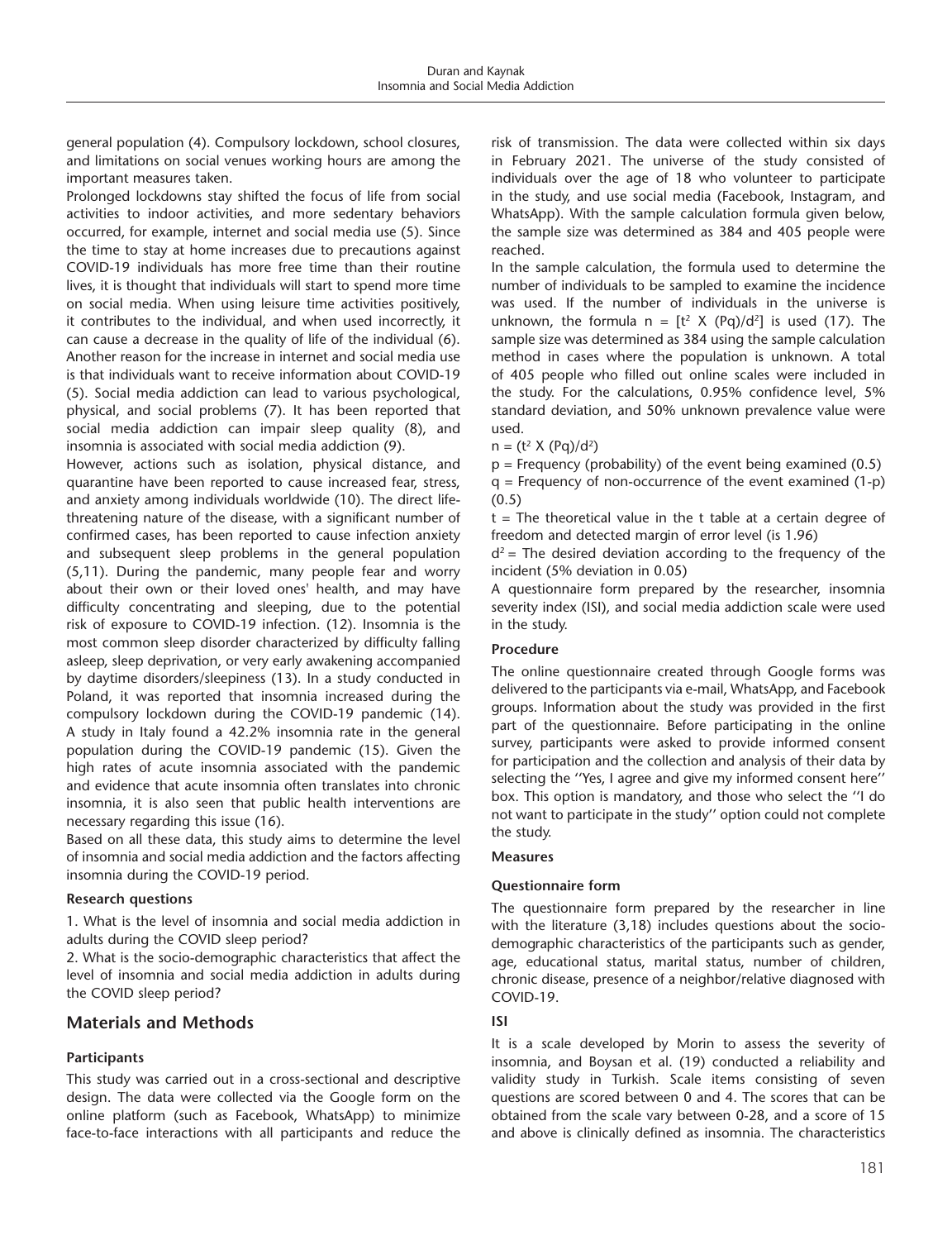that the items of the scale measure are: i) difficulties in sleep onset, ii) difficulties in sleep maintenance, iii) early morning wakening problems, iv) satisfaction from the sleep pattern, v) interference of sleep difficulties with daytime functioning, vi) noticeability of sleep-related impairments, and vii) the stress level caused by the sleep problem (19).

## **Social media addiction scale (SMAS)**

"SMAS" was developed by Şahin and Yağcı (7) and consists of 20 items. The scale items were formed in a 5-point Likert type, and the options were scored as ''Not fitting for me at all'' 1, ''Not fitting for me'' 2, ''Moderately fitting for me'' 3, ''fitting for me'' 4, and ''very fitting for me'' 5. The Cronbach alpha internal consistency coefficient for the overall scale was found to be 0.94; 0.92 for virtual tolerance sub-dimension and 0.91 for virtual communication sub-dimension. Items 1-11 constitute the "virtual tolerance'' sub-dimension, and items 12-20 constitute the ''virtual communication'' sub-dimension. Fifth and eleventh items are reverse scored. The highest score that can be obtained from the scale is 100 points, while the lowest score that can be obtained is 20. As the score level increases, it is interpreted as the individual sees himself/herself as a ''social media addict''.

#### **Ethical approval**

A consent form was signed by all participants before they fill the survey. The study was approved by the Ethics Committee of Balıkesir University (date: 05/03/2021, no: 73323246/050.99/16601).

## **Statistical Analysis**

The data were evaluated using the SPSS (Statistical Package for Social Sciences) package program. Percentages and averages were used in the evaluation of the data, the t-test for intergroup comparisons, and multiple regression analysis to evaluate the relationship between variables.

# **Results**

## **Participants' ISI and social media addiction levels**

In the study, the ISI total score of participants was 9.59±5.90, and 19% of them were at risk for insomnia. Participants' SMAS mean score was found to be 51.03±14.84, and 30.9% of them were in the high-very high group in terms of social media addiction (Table 1).

### **ISI and SMAS according to some characteristics of participants**

Table 2 shows the differences in the ISI and SMA scores of the participants according to various socio-demographic characteristics. In this study, the ISI mean score of female participants (10±02±6.01) was statistically significantly higher than male participants (8.74±5.60); the ISI mean score of single participants (10±30±5.68) was statistically significantly higher than married participants (8.62±6.08). The SMAS of the single participants (53.99±14.53) was statistically significantly higher than the scores of the married participants (47.02±14.36), unemployed participants (52.86±14.13) had statistically significantly higher scores than employees (49.14±15.35), and

#### **Predictive factors of participants' ISI scores**

In the study, the predictive power of the socio-demographic characteristics and the SMA levels of the participants on ISI were examined. Regression analyzes regarding the prediction of the general total averages of the scales were performed and the results are presented in Table 3. SMA level of the participants was determined to be a significant predictor of ISI (R=0.27,  $R^2$ =0.07 F=4.334, p<0.000) (Table 3).

## **Discussion**

Sleep has a strong regulatory effect on immune functions (20). Therefore, it is very important to maintain sleep patterns during COVID-19. In this study, the mean ISI score was 9.59±5.90 and 19% of the participants were at risk for insomnia. Bajaj et al. (21) found the mean ISI score to be 8.59±5.79 in their study with individuals aged 19 and over in the Indian population. Bartoszek et al. (14), found the mean ISI score as 15.78±6.95 and 86% of the participants were at risk for insomnia. In a study conducted in Greece, 37.6% of the participants found at risk for insomnia according to the ISI scale cut-off score (22). In a study conducted in Italy, moderate/severe level insomnia was detected in 17.4% of the participants during the COVID-19 period (14-day quarantine period) (15). In a study conducted with individuals aged 13-18 during the COVID-19 pandemic, the mean ISI score was determined as 9.94±5.59 (10). Lahiri et al. (11), found a moderate level of clinical insomnia in 13.32% and severe clinical insomnia in 1.85% of adult individuals during the COVID-19 pandemic. Various levels of insomnia were found in different studies in the literature. These results may be related to the time period during which the studies were carried out. This study was carried out at the end of the first year of the COVID-19 pandemic. It is thought that individuals may have partially become accustomed to living with the pandemic

| Table 1. Participants' ISI and social media addiction levels (n=405) |                 |          |          |  |  |  |  |
|----------------------------------------------------------------------|-----------------|----------|----------|--|--|--|--|
| <b>Scales</b>                                                        | Mean $\pm$ SD   | Min-max  | Range    |  |  |  |  |
| Insomnia severity index                                              | $9.59 \pm 5.90$ | $0 - 27$ | $0 - 28$ |  |  |  |  |
| Social media addiction                                               | 51.03±14.84     | 20-91    | 20-100   |  |  |  |  |
| <b>Prevalence of insomnia</b>                                        | n               | $\%$     |          |  |  |  |  |
| Normal                                                               | 159             | 39.3     |          |  |  |  |  |
| Mild                                                                 | 169             | 41.7     |          |  |  |  |  |
| Moderate                                                             | 59              | 14.6     |          |  |  |  |  |
| Severe                                                               | 18              | 4.4      |          |  |  |  |  |
| Prevalence of social media                                           |                 |          |          |  |  |  |  |
| No addiction                                                         | 59              | 14.6     |          |  |  |  |  |
| Low addiction                                                        | 43              | 10.6     |          |  |  |  |  |
| Mild addiction                                                       | 178             | 44       |          |  |  |  |  |
| High addiction                                                       | 89              | 22       |          |  |  |  |  |
| Very high addiction                                                  | 36              | 8.9      |          |  |  |  |  |
| SD: Standard deviation, ISI: Insomnia severity index                 |                 |          |          |  |  |  |  |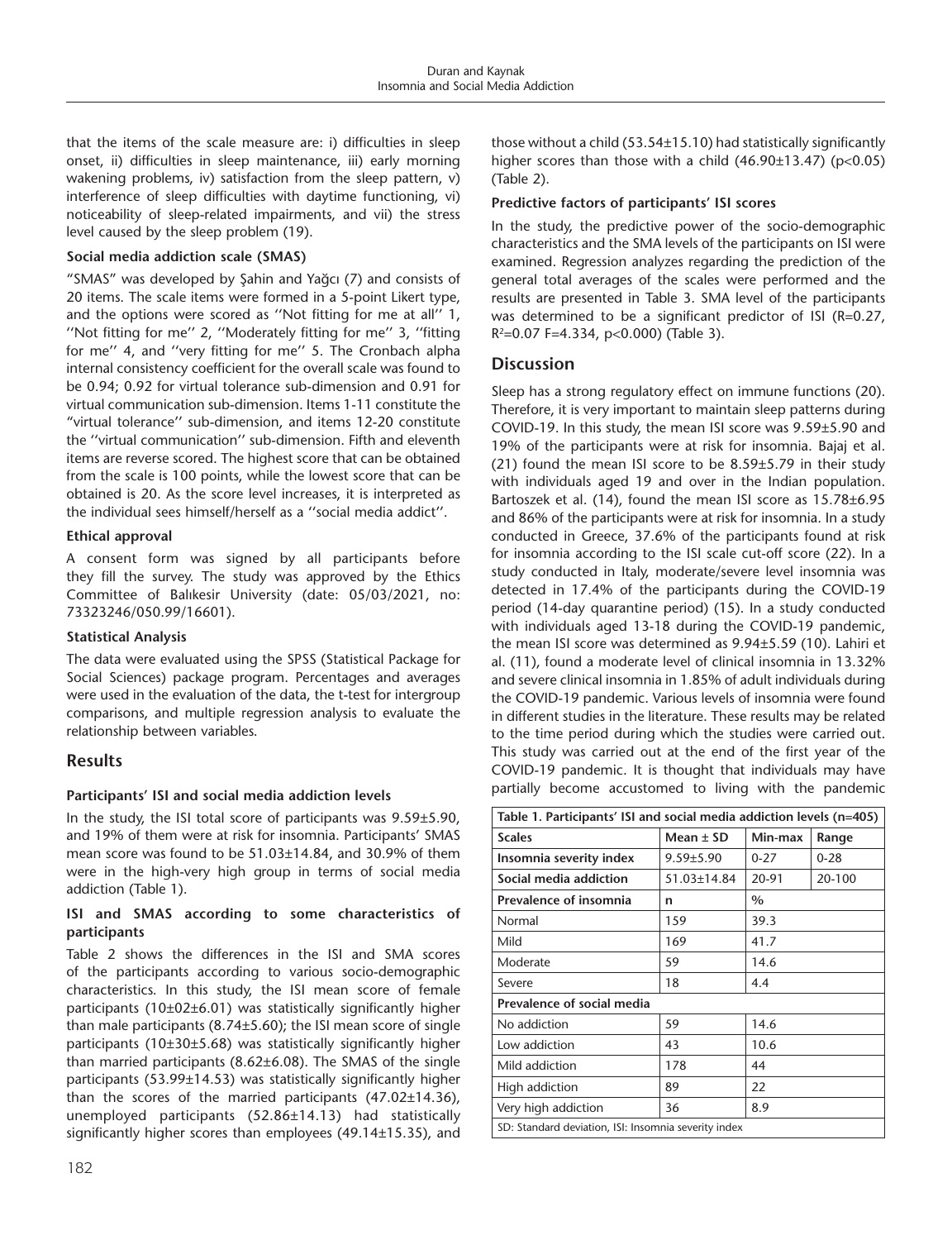during this period and may have adapted to the process. Also, it is not forbidden to be outside between 05:00 and 21:00 hours on weekdays during the study period. It is considered that these data may change during the period when there is a lockdown. In the study, ISI scores of females were statistically significantly higher than males. Similarly, Gualano et al. (15), found higher insomnia levels in females. In another study, as a result of regression analysis, it was found that being a female was associated with a high insomnia score (23). Bajaj et al. (21) found a higher level of insomnia in females compared to males in their study. It has been stated that this result is potentially related to the higher stress response of females (21).

In the study, ISI scores of single participants were found to be statistically significantly higher than married participants; ISI scores of unemployed participants were found to be statistically significantly higher compared to employees. There are studies in the literature that give parallel results to this finding (24). McCracken et al. (25), found in their study that singles had higher ISI scores than married ones, and those who unemployed had higher ISI scores than employees. Similarly, in a study conducted with disabled individuals during the pandemic period, insomnia was found to be higher in singles than in married, and in non-working people compared to working (3). In another study, it was found that the rate of insomnia was higher in individuals who were single or not living with their spouses (26). These findings support the knowledge that being married has positive effects on both mental and physical health. Engaging in work activities can serve to move away from information about the pandemic. Interpersonal interactions in traditional working styles can heal depression and reduce the risk of mental disorders (27). In addition, because working

| Table 2. ISI and social media addiction scores according to some characteristics of participants (n=405) |              |                                           |                      |                       |                                           |          |  |
|----------------------------------------------------------------------------------------------------------|--------------|-------------------------------------------|----------------------|-----------------------|-------------------------------------------|----------|--|
| <b>Characteristics</b>                                                                                   | ISI.         |                                           |                      | Socia media addiction |                                           |          |  |
|                                                                                                          | M(SD)        | <b>Statistical analyses</b><br>$(t-test)$ | p                    | M(SD)                 | <b>Statistical analyses</b><br>$(t-test)$ | p        |  |
| Sex                                                                                                      |              |                                           |                      |                       |                                           |          |  |
| Female                                                                                                   | 10.02(6.01)  |                                           |                      | 51.51 (14.70)         | 0.899                                     | 0.369    |  |
| Male                                                                                                     | 8.74(5.60)   | 2.080                                     | $0.038*$             | 50.10 (15.13)         |                                           |          |  |
| <b>Marital status</b>                                                                                    |              |                                           |                      |                       |                                           |          |  |
| Married                                                                                                  | 8.62(6.08)   |                                           |                      | 47.02 (14.36)         |                                           |          |  |
| Single                                                                                                   | 10.30 (5.68) | 2.855                                     | $0.005*$             | 53.99 (14.53)         | $-4.792$                                  | $0.000*$ |  |
| <b>Working status</b>                                                                                    |              |                                           |                      |                       |                                           |          |  |
| Yes                                                                                                      | 8.89(6.09)   |                                           |                      | 49.14 (15.35)         |                                           |          |  |
| No                                                                                                       | 10.27(5.64)  |                                           | $0.019*$             | 52.86 (14.13)         | $-2.543$                                  | $0.011*$ |  |
| Having a child                                                                                           |              |                                           |                      |                       |                                           |          |  |
| Yes                                                                                                      | 8.76(6.18)   | 2.359                                     |                      | 46.90 (13.47)         |                                           |          |  |
| <b>No</b>                                                                                                | 10.09(5.68)  |                                           | $-2.215$<br>$0.027*$ | 53.54 (15.10)         | $-4.468$                                  | $0.000*$ |  |
| Having a relative with COVID                                                                             |              |                                           |                      |                       |                                           |          |  |
| Yes                                                                                                      | 10.17(5.79)  |                                           | $0.007*$             | 50.50 (14.81)         | $-0.987$                                  | 0.324    |  |
| No                                                                                                       | 8.52(5.98)   | 2.691                                     |                      | 52.02 (14.92)         |                                           |          |  |
| *p<0.05, COVID: Coronavirus, ISI: Insomnia severity index                                                |              |                                           |                      |                       |                                           |          |  |

| Table 3. Predictive factors of participants' ISI scores |                             |          |                              |          |  |  |  |
|---------------------------------------------------------|-----------------------------|----------|------------------------------|----------|--|--|--|
|                                                         | Unstandardized coefficients |          | t                            | p        |  |  |  |
| B (95% CI)                                              | <b>SE</b>                   | β        |                              |          |  |  |  |
| 9.249                                                   | 4.885                       | ۰        | 1.893                        | 0.059    |  |  |  |
| $-1.018$                                                | 0.640                       | $-0.082$ | $-1.592$                     | 0.112    |  |  |  |
| 0.030                                                   | 0.048                       | 0.049    | 0.616                        | 0.538    |  |  |  |
| 1.251                                                   | 1.052                       | 0.105    | 1.190                        | 0.235    |  |  |  |
| $-0.624$                                                | 0.725                       | $-0.046$ | $-0.860$                     | 0.390    |  |  |  |
| 0.371                                                   | 0.821                       | 0.031    | 0.452                        | 0.652    |  |  |  |
| 0.416                                                   | 1.106                       | 0.034    | 0.376                        | 0.707    |  |  |  |
| $-1.229$                                                | 0.888                       | $-0.071$ | $-1.384$                     | 0.167    |  |  |  |
| $-1.513$                                                | 0.614                       | $-0.122$ | $-2.464$                     | $0.014*$ |  |  |  |
| 0.067                                                   | 0.020                       | 0.167    | 3.294                        | $0.001*$ |  |  |  |
|                                                         |                             |          | Standardized<br>coefficients |          |  |  |  |

R=0.27, Adj.R2 =0.07, F=4.334, p=<0.001, \*p≤0.001, Adj.R?: Adjusted R square; B: Partial regression coefficient; β: Standard partial regression coefficient, CI: Confidence interval, COVID: Coronavirus, ISI: Insomnia severity index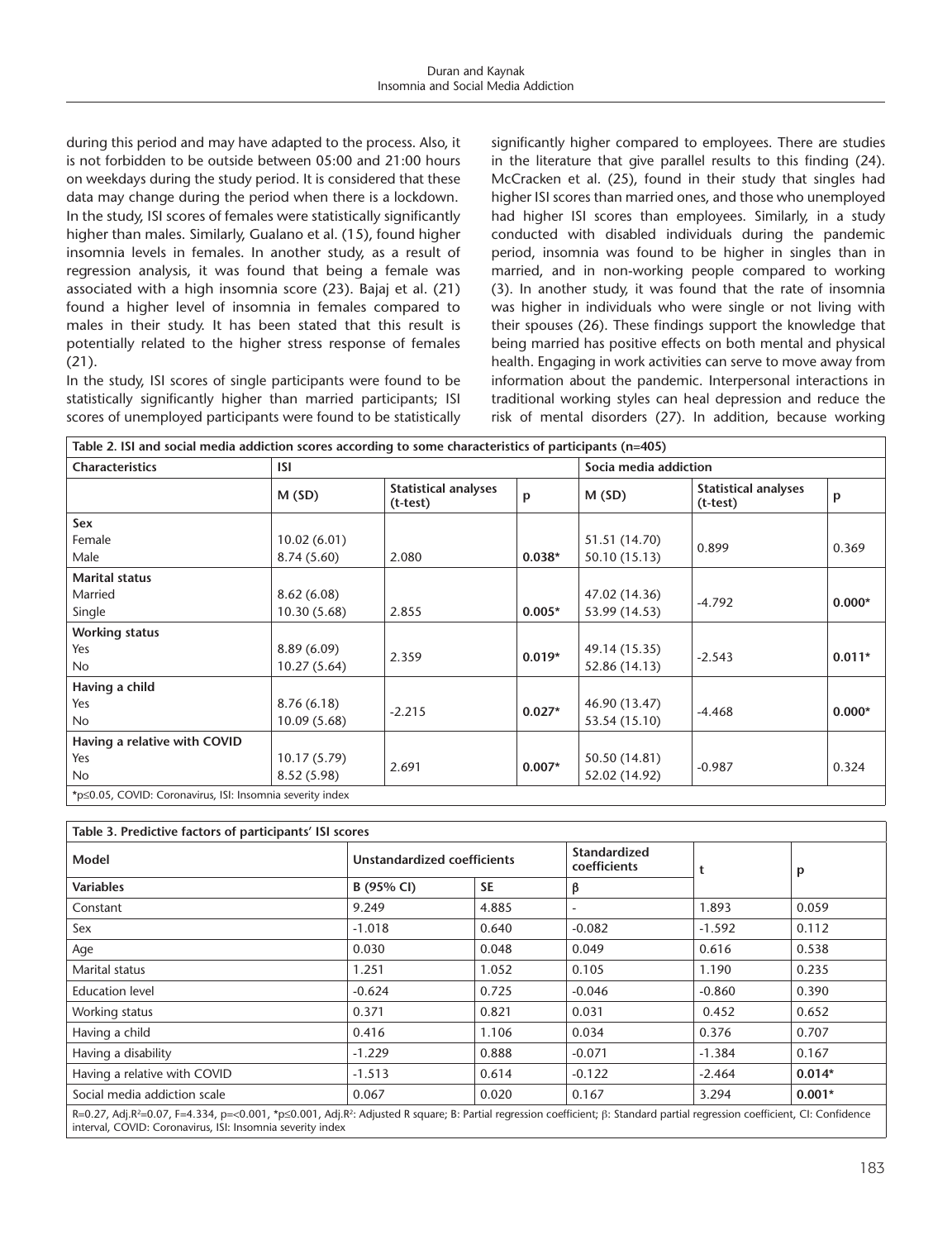increases economic income, the risk of insomnia can be reduced by decreasing economic anxiety.

In this study, the ISI score was statistically significantly higher in those who did not have children than those who had children. In another study, a negative correlation was found between the number of children under the age of 18 and insomnia (1). It is considered that the child may provide psychosocial support to the parents during the pandemic period, and the responsibilities taken for the child may have kept the individual fit, so those with children may have experienced less insomnia. In the study, the ISI score was statistically significantly higher in those whose relatives had COVID-19. Relatives of COVID-19 patients may feel anxious about becoming infected, quarantined, and stigmatized, all of which can exacerbate psychological disorders (27). In this study, it is thought that those whose relatives had COVID-19 may have experienced these feelings. Contrary to our findings, Wang et al. (23), found that a relative/ friend who had COVID-19 had no effect on insomnia.

A large amount of social interaction has been transferred online to the world in recent months to slow down the spread of COVID-19, and as a result, the use of SM has increased (28). In this study, the SMAS mean score of the participants was 51.03±14.84, and 30.9% of them were in the severe/very severe group in terms of social media addiction. In the studies of Güleryüz et al. (6), it was determined that the majority of the participants (99.1%) actively used social media during the COVID-19 period. In their studies, Islam et al. (29) found that problematic internet use is associated with social media use. It has been stated that individuals may have used social media to cope with their negative emotions during the quarantine period, and social media is the only place where people can socialize during this period. However, it has also been stated that excessive use of social media can lead to negative psycho-social consequences (30). Social media addiction can reduce other social activities and may have many negative consequences. At this point, it is thought that attention should be paid, and individuals should be educated about other activities that can be done at home during the pandemic period.

When the factors affecting social media addiction were examined, it was determined that those who were single, unemployed, and had no children were at risk. In the study of Duman (31), social media addiction was found at a higher level in singles and non-working people. In another study, problematic internet use was found to be higher in singles (32). On the other hand, in another study, it was determined that there was no relationship between problematic internet use and being single (33). It is thought that the less common cause of social media addiction in individuals with children may be due to the responsibilities that individuals take towards their children and spending more time with their children.

Among the factors that predicting individuals' ISI scores in the study were the presence of a close individual who had COVID and social media addiction. Another study found an association between increased time spent on the Internet and insomnia (15). Lin et al. (5) found that problematic internet use was associated with insomnia. In a study conducted with university students during the COVID-19 period, the incidence of insomnia was found to be higher in those who spent more than 3 hours on social media (34). These results are parallel to our findings. Reducing the time spent on social media can have an impact on insomnia.

## **Study Limitations**

This study had some limitations. Since the research was conducted with the online survey method, insomnia, and social media addiction of those who could not reach the survey could not be evaluated. Since the results of the study are limited to the sample, they cannot be generalized and evaluated to the whole society. The data obtained in the research is limited to the statements in the scales used in the research and the participants' own statements.

## **Conclusion**

Despite these limitations, the findings obtained from this study, the level of insomnia and SMA, contribute to our understanding of the factors that influence insomnia and SMA. In particular, the relationship between SMA and insomnia suggests that interventions should be made on SMA. More importantly, this study provides data that health professionals, educators, and administrators should develop effective strategies to prevent social media addiction and prevent insomnia.

#### **Ethics**

**Ethics Committee Approval:** The study was approved by the Ethics Committee of Balıkesir University (date: 05/03/2021, no: 73323246/050.99/16601).

**Informed Consent:** A consent form was signed by all participants before they fill the survey.

**Peer-review:** Externally peer-reviewed.

#### **Authorship Contributions**

Concept: S.D., S.K., Design: S.D., S.K., Data Collection or Processing: S.D., S.K., Analysis or Interpretation: S.D., Writing: S.D., S.K.

**Conflict of Interest:** No conflict of interest was declared by the authors.

**Financial Disclosure:** The authors declared that this study received no financial support.

## **References**

- 1. McCracken LM, Badinlou F, Buhrman M, Brocki KC. Psychological impact of COVID-19 in the Swedish population: Depression, anxiety, and insomnia and their associations to risk and vulnerability factors. Eur Psychiatry 2020. doi: 10.1192/j.eurpsy.2020.81.
- 2. Editor. WHO Coronavirus Disease (COVID-19) Dashboard | WHO Coronavirus Disease (COVID-19) Dashboard [Internet]. WHO. 2020. Available from: https://covid19.who.int/
- 3. Necho M, Birkie M, Gelaye H, Beyene A, Belete A, Tsehay M. Depression, anxiety symptoms, Insomnia, and coping during the COVID-19 pandemic period among individuals living with disabilities in Ethiopia, 2020. PLoS One 2020. doi: 10.1371/journal. pone.0244530.